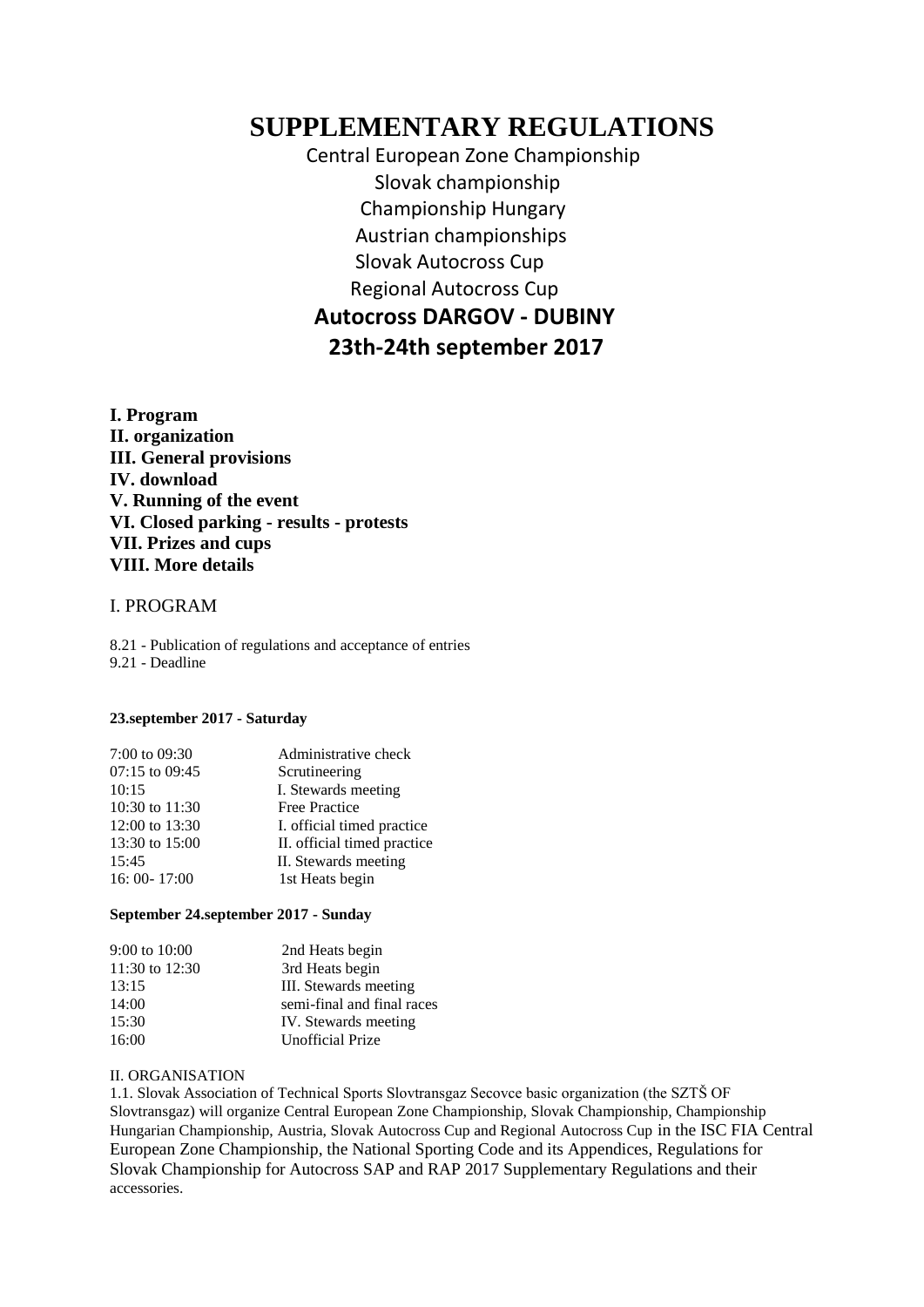1.2. The Organizing Committee The Chairman: Adrián Kramer Members: Slavomír Kramer st., Vladimír Stroka, Marcel Krajkovič, Vladimír Gavla, Jozef Sabo, Berounsky Petr, Slavomír Kramer ml. Jozef Stroka, Ing. Milan Lengyel, Ján Paulovčák, Bc. Tomáš Szarvaš, Lukáš Chromy, Vlastimil Jenčík, Juraj Gamrát, Michaela Bebejová,

Secretariat: SZTŠ OF Slovtransgaz Kochanovská 323 078 01 Sečovce Tel. +421905702876 e-mail: adrian.kramer@seznam.cz web: 1.3 officials

| Chairman of the Stewards:        | Buhuslav Slivka (SK) |
|----------------------------------|----------------------|
| Stewards:                        | Jaroslav Vadoc (SK)  |
| Steward:                         | Sándor Gerlei (HU)   |
| Competition director:            | Petr Berounsky       |
| Deputy Director:                 | Adrián Kramer        |
| Race secretary:                  | Ing. Milan Lengyel   |
| Track chief:                     | Jozef Sabo           |
| Hl. Scrutineer                   | : Ing. Jan Kučera    |
| Timekeeping:                     | <b>CHRONOMOTO</b>    |
| Head Start:                      | Vladimir Stroka      |
| Head park. Racer:                | Bc. Thomaš Szarvaš   |
| Chief Medical Officer:           | MUDr. Ľubomír Hurčík |
| Drivers' Liaison Officer racers: | Michaela Bebejová    |
| <b>Steward Safety:</b>           | Slavomir Kramer st.  |
| The judges of fact:              | Juraj Gamrát         |
|                                  | Lukáš Chromy         |
|                                  | Vlastimil Jenčík     |

1.4. Official notice board

- It will be located in the paddock, which will be placed schedules races, implementing regulations, scorecards and all official notices for the riders and competitors.

#### **III. GENERAL CONDITIONS**

2. General 2.1. The event is also included in: Central European Zone Championship: TA, TA 1600, SB, B1600, JB Slovak Championship: TA, TA 1600, SB, B1600 Championship Hungary: TA, TA 1600, SB, B1600, Austria Cup: TA, TA 1600, SB, B1600 Slovak Autocross Cup 2017: D6, D5-2000, D5, D6 Junior, D7, D7-Z, D8, Regional Autocross Cup 2017: H1, H2, H3, H4 Junior, H5

3. Description of track Venue: Autocross area Dargov-Dubiny Length: 1000 m Width of the start: 16 m Max. width: 30 m Min. width: 12 m Elevation: 30 m Location: The resort is right on the national road number E50 from Košice in the village about Dargov 6 km before the city Sečovce. 5. Applications

5.1 Anybody wishing to take part in the event must send the duly completed application form to 21/09/2017 secretariat: SZTŠ OF Slovtransgaz, Kochanovská 323, 078 01 Sečovce, Tel: +421 905 702 876, e-mail: adrian.kramer@seznam.cz, or to sign in at www.sams-asn.sk/prihlaska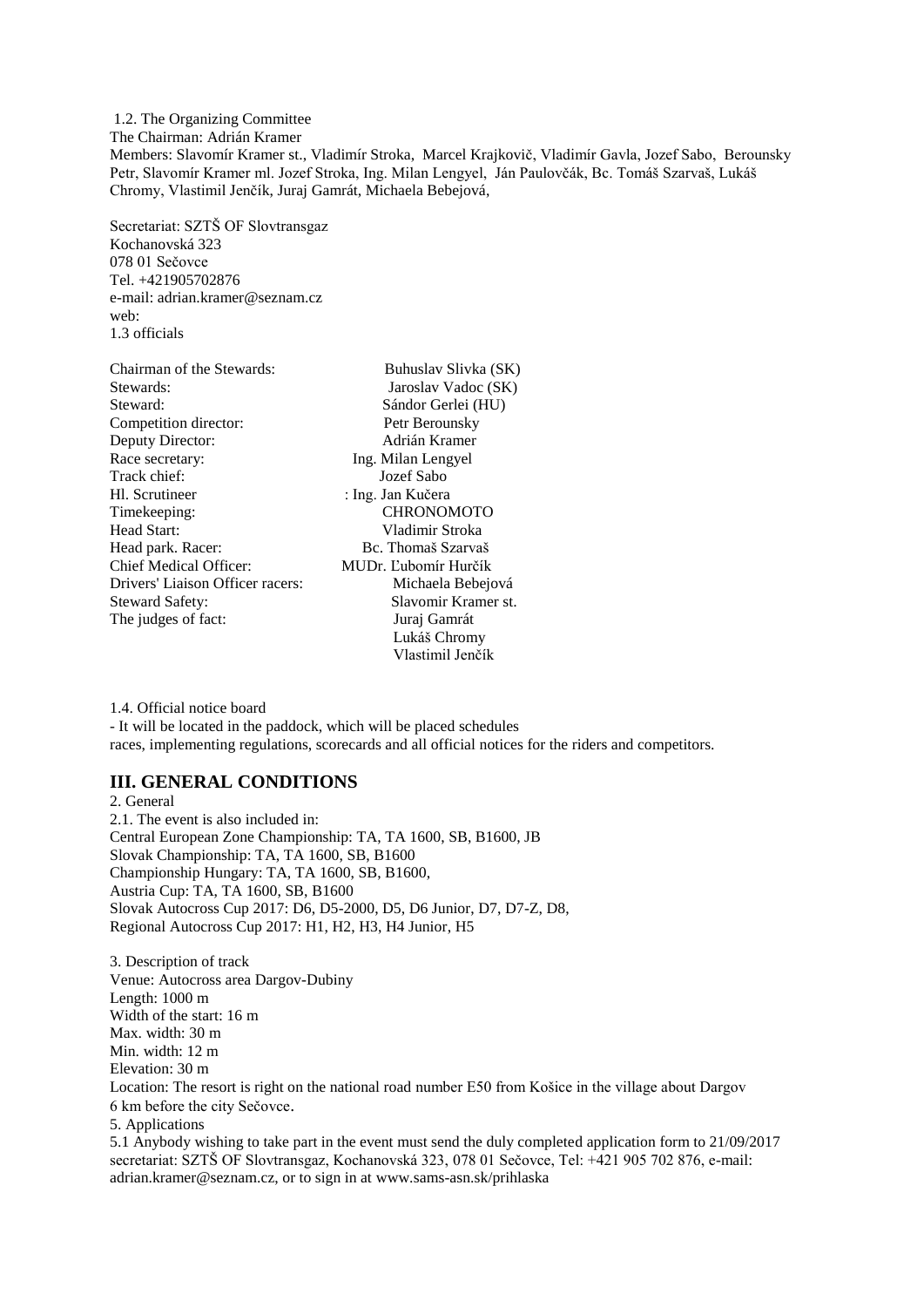6. Entry fee

6.1 Entry fee:

 Central European Zone Championship: 100, - Euro, increased fee: 150 Eur Slovak Autocross Cup: EUR 50, - and juniors 30, - Euros. Regional Autocross Cup: EUR 50, -

The fees will be selected during the administrative checking.

A competitor who refuses to carry advertising must pay an additional fee 150, - Euro, Junior 60, -Euro. 7. Insurance

7.1 The event is written in the calendar SAMŠ and is insured against damage to third parties. insurance Contract No .:

### **IV. CHECKING**

9. Administrative check

9.1 Contestants must report to administrative checking which will be held in the parking lot 09/23/2017 competitors 7:00 to 9:30 pm. and must show valid documents for year 2017.

10. Scrutineering

Any vehicle involved in the race must report to scrutineering which will be held

23/09/2017 paddock at 7:15 to 09:45 pm. Scrutineering will be held by bezpečnóstnch technical regulations of the FIA (Annex J ,, ") for competing Central European Zone Championship, Championship of Slovakia, Hungarian Rally Championship and Championship in Austria. Scrutineering SAP and RAP will be carried out by national technical regulations 2017.

# **V. RUNNING OF THE EVENT**

The are two measured tréningy.Pre jazdocv SAP and only one RAP. In every training ride it is max. 6 cars, three rounds of passage of the first vehicle finish line, all rounds are measured. Each driver must complete at least one lap in practice.

Qualification:

The are 3 Heats. Each ride will be: 5 kôl.Do the Finals Only those drivers having totalised rated 2 maximum of 21 points.

Semifinals and finals: Semi-finals will be: 6 rounds, final seven laps.

Start: At the beginning of the process will be shown tabula with number 5 (five seconds to start). After the running, lighting of the green light.

Slovak Autocross Cup was driven by technical regulations on MSR.

# **VI. PARC FERME - RESULTS - PROTESTS**

1. Closed parking not only for SAP and RAP.

2. Results:

 The results of each race will be posted immediately as they complete. Composition Finals will posted before the Finals. The final ranking is presented according to goals

Order in the Finals. All results will be posted on the notice board.

3. Protests and appeals:

 Any protest must be filed in accordance with applicable International Sporting Code, must be lodged in writing and handed

 Clerk of the Course or his assistant, or in their absence stewards, together with relevant the financial amount.

# **VII. PRIZES AND CUPS**

1. Prices:

 Prize giving ceremony will be held immediately after the Finals. ceremony Evaluation must be present on each evaluated competitor in the ordinary the racing suit.

2. Remuneration:

 Riders who will finish the first three places will be awarded material prizes, cash prizes They will not be paid.

3. Prizes and cups: